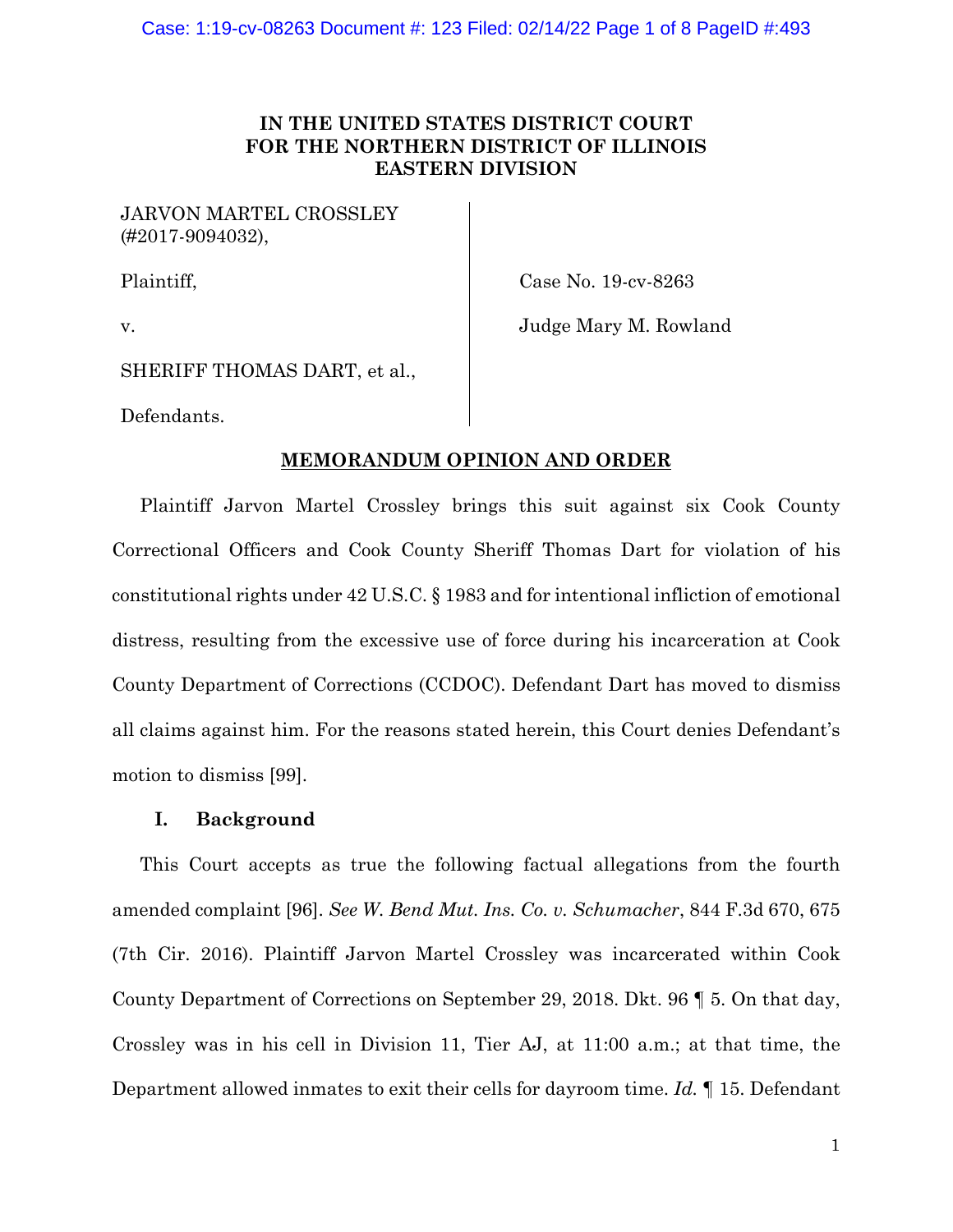#### Case: 1:19-cv-08263 Document #: 123 Filed: 02/14/22 Page 2 of 8 PageID #:494

Anderson came by Crossley's cell and began talking to his cellmate in Spanish. *Id.*  Shortly thereafter, Anderson called Crossley over and handcuffed him. *Id.* ¶ 16. While restrained, Anderson pushed Crossley into Defendant Evans, causing Crossley to fall on top of Evans. While attempting to restrain Crossley, Anderson pushed Crossley into Evans further. *Id.* ¶ 17. Moments later, Defendant Rubio sprayed Crossley with pepper spray before Rubio and two other officers escorted him to the receiving unit. *Id.* ¶ 18. Afterwards, officers took Crossley to Division 9 segregation custody along with two other inmates. Ten officers and three inmates stood in the elevator; the officers instructed the inmates, including Crossley, to keep their heads down and face the wall. *Id.* ¶ 21.

While in the elevator, Defendants Bakowski, Carpenter, and other officers beat Plaintiff in the head and midsection while another officer kept him restrained. *Id.* The officers also beat the other inmates. *Id.* Plaintiff was then led to another elevator; while on the second elevator, one officer said, "be cool, it's a camera on this one." *Id.* ¶ 22. After being removed from the second elevator, officers pushed the inmates along a wall and an unidentified officer stated that he should "spit in the Plaintiff's buttocks." *Id.* ¶ 23. Crossley was then escorted to segregation where he remained for three days. *Id.* ¶ 24. Plaintiff claims that Defendant Dart failed to properly train and supervise the individual Defendants regarding the use of force. *Id.* ¶ 26.

Based upon these alleged facts, Crossley brings this suit against multiple correction officers in their individual and official capacities. Crossley also brings this suit against Cook County Sheriff Thomas Dart in his official capacity. (Count I). Dart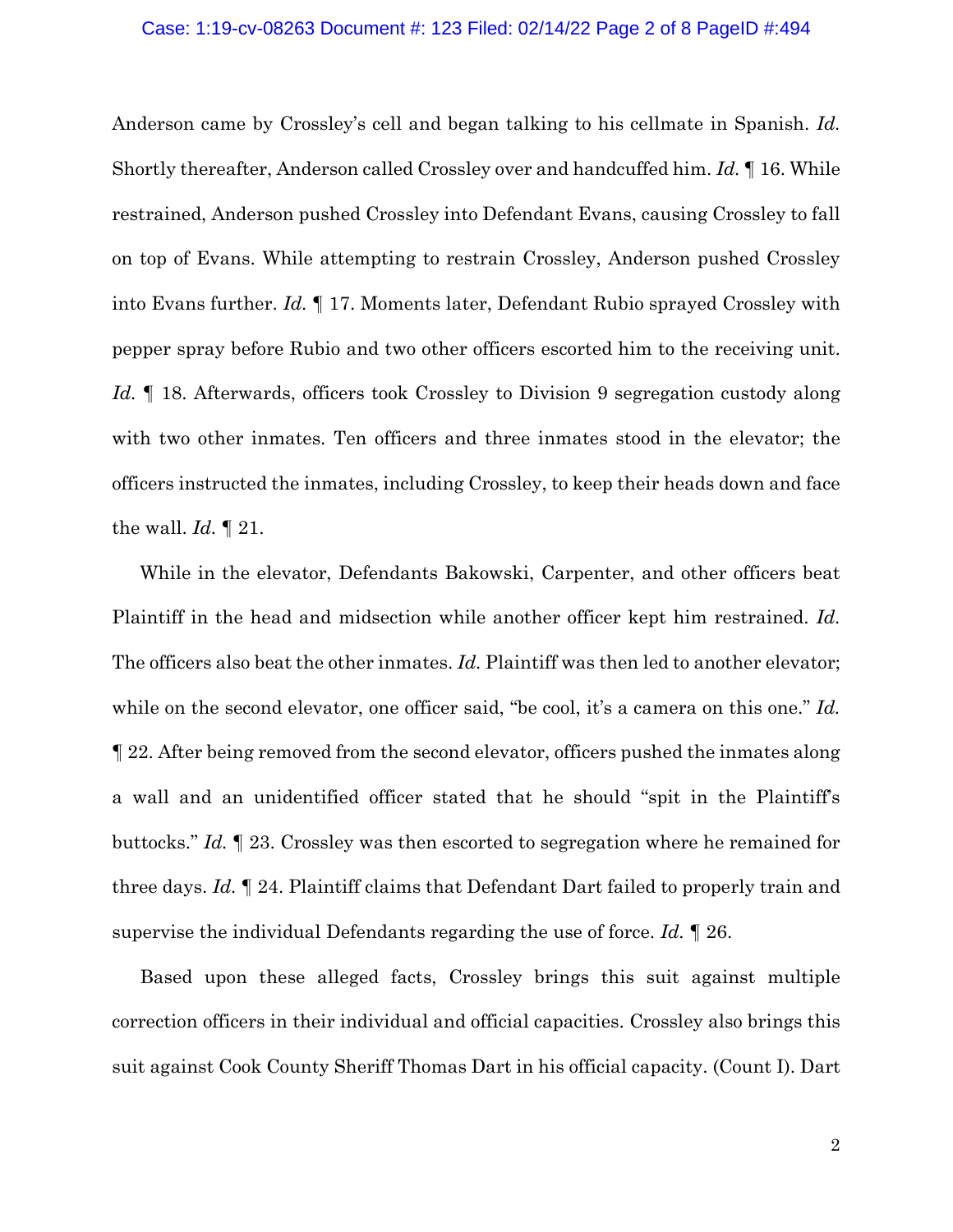#### Case: 1:19-cv-08263 Document #: 123 Filed: 02/14/22 Page 3 of 8 PageID #:495

moves to dismiss, arguing that Plaintiff has failed to state a plausible official capacity claim. Dkt 96 at 3.

## **II. Standard**

A motion to dismiss tests the sufficiency of a complaint, not the merits of the case. *Gibson v. City of Chicago,* 910 F.2d 1510, 1520 (7th Cir. 1990). "To survive a motion to dismiss under Rule 12(b)(6), the complaint must provide enough factual information to state a claim to relief that is plausible on its face and raise a right to relief above the speculative level." *Haywood v. Massage Envy Franchising, LLC*, 887 F.3d 329, 333 (7th Cir. 2018) (quotation omitted). *See also* Fed. R. Civ. P. 8(a)(2) (requiring a complaint to contain a "short and plain statement of the claim showing that the pleader is entitled to relief."). A court deciding a Rule 12(b)(6) motion accepts plaintiff's well-pleaded factual allegations as true and draws all permissible inferences in plaintiff's favor. *Fortres Grand Corp. v. Warner Bros. Entm't Inc.,* 763 F.3d 696, 700 (7th Cir. 2014). A plaintiff need not plead "detailed factual allegations," but still must provide more than mere "labels and conclusions or a formulaic recitation of the elements of a cause of action" for her complaint to be considered adequate under Federal Rule of Civil Procedure 8. *Bell v. City of Chicago*, 835 F.3d 736, 738 (7th Cir. 2016) (quoting *Ashcroft v. Iqbal*, 556 U.S. 662, 678 (2009)).

Dismissal for failure to state a claim is proper "when the allegations in a complaint, however true, could not raise a claim of entitlement to relief." *Bell Atl. Corp. v. Twombly*, 550 U.S. 544, 558 (2007). Deciding the plausibility of the claim is "'a context-specific task that requires the reviewing court to draw on its judicial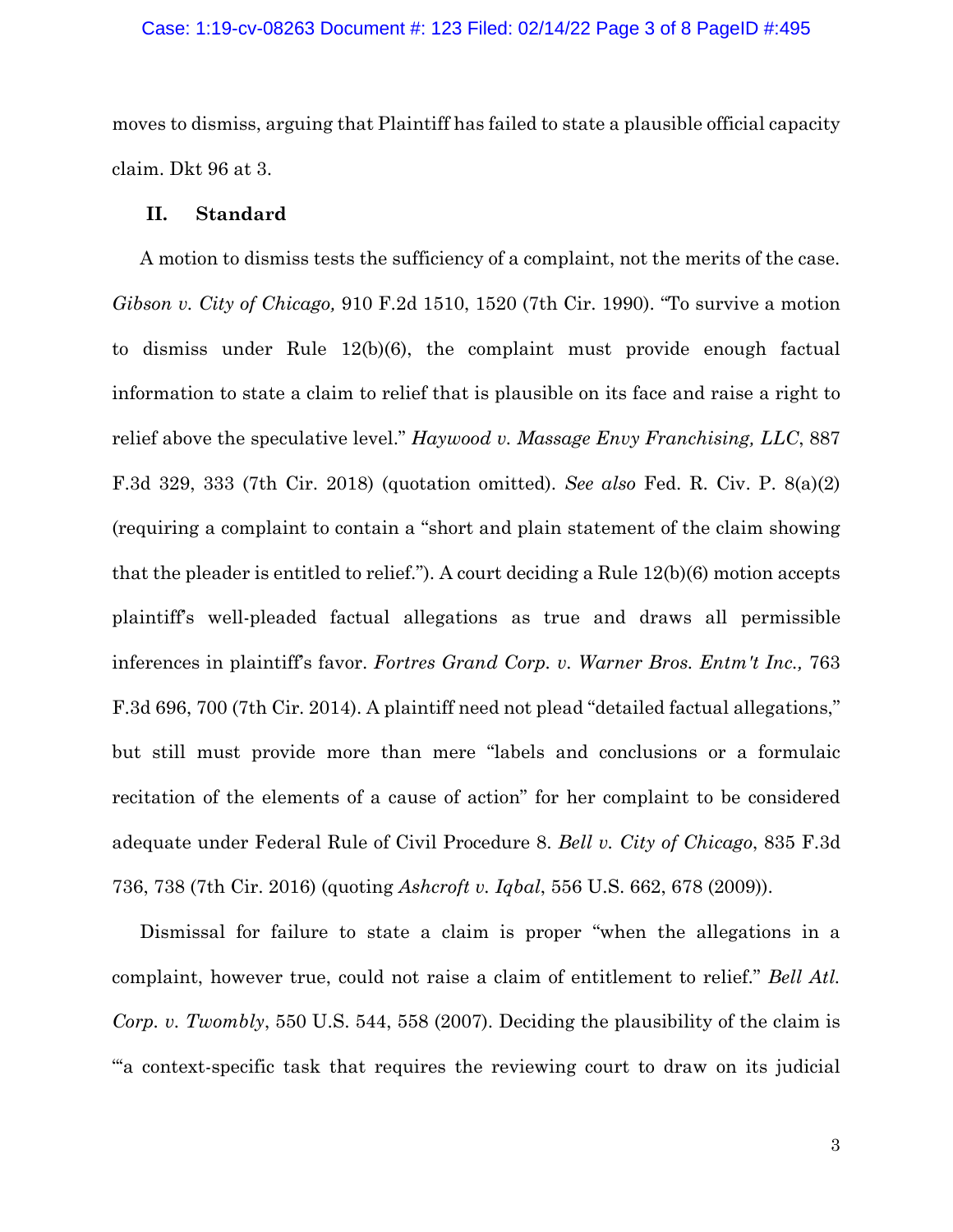#### Case: 1:19-cv-08263 Document #: 123 Filed: 02/14/22 Page 4 of 8 PageID #:496

experience and common sense.'" *McCauley v. City of Chicago*, 671 F.3d 611, 616 (7th Cir. 2011) (quoting *Iqbal,* 556 U.S. at 679).

### **III. Analysis**

Defendant Dart makes two arguments in support of his motion to dismiss for failure to state a claim. Dart first argues that Crossley fails to identify a specific policy or practice that violated his rights. Dkt. 96 at 5. Additionally, Dart argues that Crossley fails to plead a "widespread practice" of constitutional violations, thereby failing to show a pattern as required in Section 1983 suits. *Id.* This Court takes each in turn.

# *A. Crossley adequately pleads a pattern, practice, policy or custom under Section 1983 to invoke liability against Sheriff Dart in his official capacity.*

The parties do not dispute that as Cook County Sheriff, Dart possesses "final policymaking authority over jail operations," and thus, constitutes the proper party for an official capacity claim under *Monell v. Department of Social Services of New York*, 436 U.S. 658, 690–91 (1978), which targets "policies and customs that deprive inmate of their federal rights." *Miranda v. County of Lake*, 900 F.3d 335, 344 (7th Cir. 2018). Courts evaluating *Monell* claims recognize three types of polices or customs: (1) an express policy; (2) a widespread practice which, although unwritten, carries the force of policy; or (3) through the actions of an individual who makes final policy decisions on behalf of the municipality. *Turner v. Cook Cty. Sheriff's Off. by & through Dart*, No. 19 CV 5441, 2020 WL 1166186, at \*3 (N.D. Ill. Mar. 11, 2020) (citing *Rice v. Corr. Med. Servs.*, 675 F.3d 650, 675 (7th Cir. 2012)); s*ee also Daniel v. Cook County*,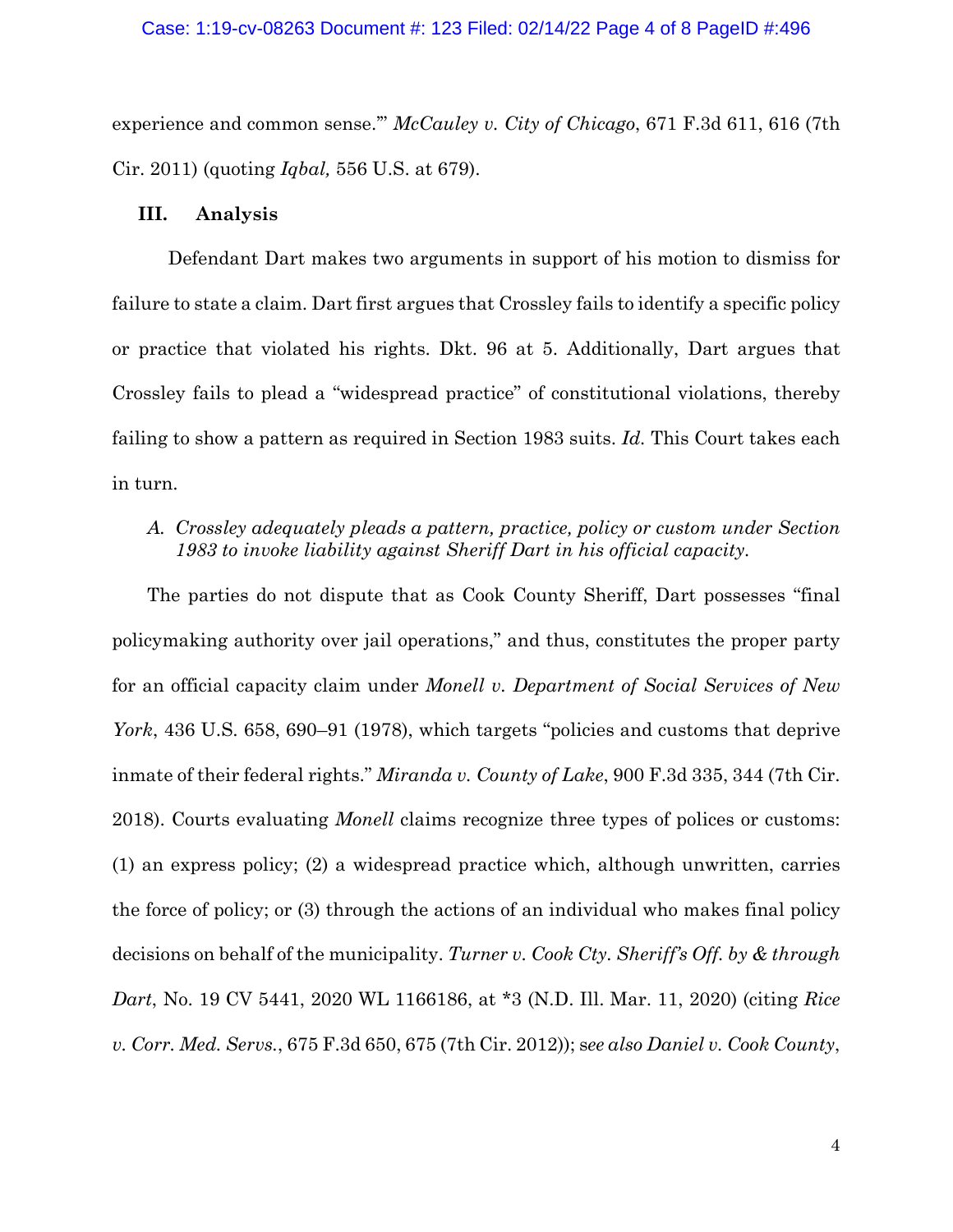833 F.3d 728, 734 (7th Cir. 2016) ("An unconstitutional policy can include both implicit policies as well as a gap in expressed policies.").

In moving to dismiss, Dart argues that Crossley failed to state a claim because he does not "specify which express policy, gap in policy, or custom lead to Plaintiff's alleged physical and mental injuries beyond conclusory allegation. Dkt. 99 at 4. Instead, Dart argues, Crossley relies on a *respondeat superior* theory of liability*. Id.*  This Court disagrees.

Crossley's *Monell* claim alleges that Dart failed to train CCDOC officers to avoid the use of excessive force and failed to respond to repeated excessive force complaints by CCDOC officers. Dkt. 101 at 4–5. Taking each in order, failure to train liability is viable under *Monell* when "inadequate training 'amounts to deliberate indifference to the rights of persons with whom" the jail employees came into contact. *Flores v. City of South Bend*, No. 20-1603, 997 F.3d 725, 731 (7th Cir. 2021) (quoting *City of Canton v. Harris*, 489 U.S. 378, 388 (1989)). As the Seventh Circuit explained, what separates failure to train liability from traditional *respondeat superior* liability is a known pattern of tortious conduct demonstrating the need for additional training, rather than a one-time incident involving negligence. *Id.* Here, Plaintiff has alleged that Dart failed to ensure that CCDOC officers received proper training regarding the use of force, resulting in Plaintiff's "brutal beating" that violated his constitutional rights. Dkt. 96 ¶¶ 34, 37. Plaintiff also asserts that Dart knew about ongoing officer misconduct at the CCDOC for decades, *id.* ¶ 32, thus raising an inference of a pattern of conduct, rather than a one-time occurrence. Such allegations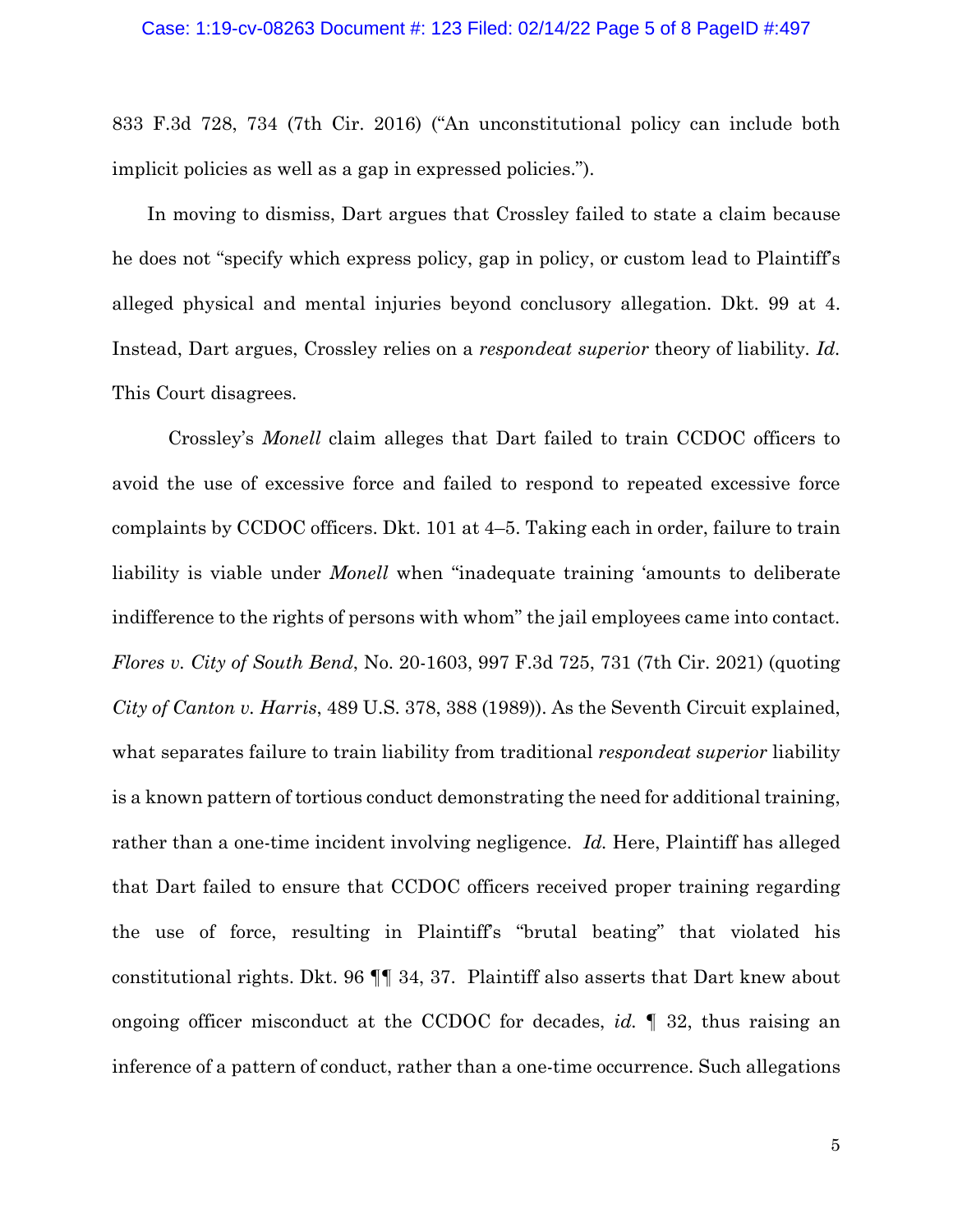#### Case: 1:19-cv-08263 Document #: 123 Filed: 02/14/22 Page 6 of 8 PageID #:498

suffice to state a *Monell* claim based upon a failure to train theory. *See Flores*, 997 F.3d at 733 (holding that a complaint plausibly stated a failure to train theory based upon allegations that the City of South Bend "acted with deliberate indifference by failing to address to known recklessness of its police officers as a group.").

Plaintiff's second theory posits that Dart has failed to respond to "repeated instances" of elevator beatings by CCDOC officers, and Dart's failure to respond caused Plaintiff's injuries. Dkt. 96 ¶¶ 36–37. These allegations at this stage of the proceedings plausibly support the inference that Dart maintained a "custom or practice of turning a blind eye to . . . misconduct by its officers." *Watson v. Village of Riverdale*, No. 17 C 6771, 2018 WL 4931708, at \*3 (N.D. Ill. Oct. 11, 2018).

### *B. Crossley adequately pleads a "widespread unconstitutional practice."*

Dart also argues that Crossley has failed to allege a *widespread* unconstitutional practice that point to a specific policy. Dkt. 99 at 5. Again, this Court disagrees. Notably, Crossley's failure to train allegation does not require allegations of widespread constitutional violations; rather, a "single violation can suffice where a violation occurs and the plaintiff asserts a recurring, obvious risk." *Flores*, 997 F.3d at 731. As discussed above, Plaintiff has asserted not only his own violation, but also that such officer misconduct has occurred over time. And as to Crossley's claims regarding Dart's failure to act in response to complaints of violations, the Fourth Amended Complaint alleges that the practice of using elevator spaces to beat inmates is well-known and continuous. *See* Dkt. 96 ¶ 25. These allegations more than suffice to raise inferences of a *widespread* custom or practice.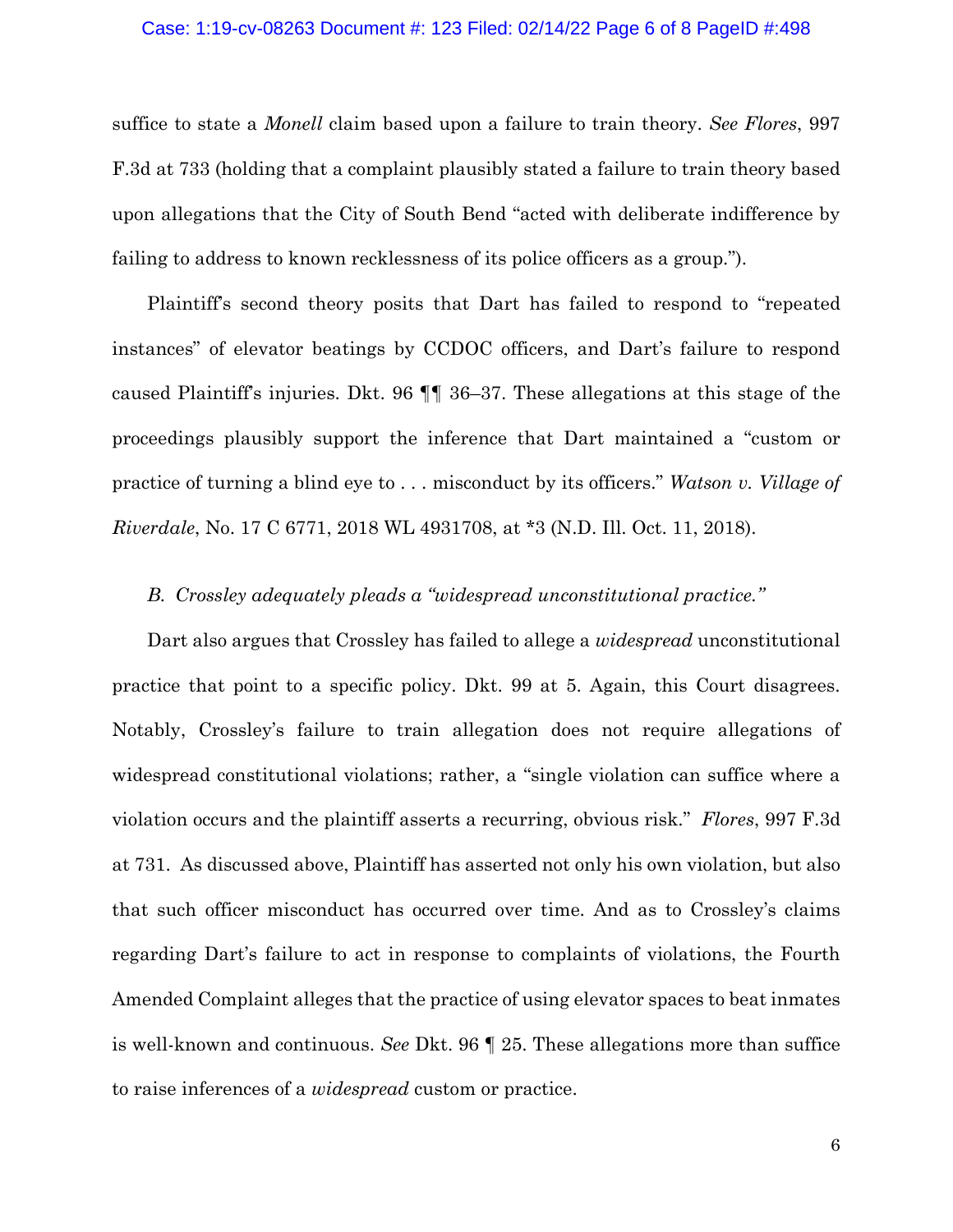In support of his motion, Dart relies on *Grieveson v. Anderson,* 538 F.3d 763, 774 (7th Cir. 2008) and *Estate of Moreland v. Dieter,* 395 F.3d 747, 760 (7th Cir. 2005). The Seventh Circuit considered both cases at the summary judgment stage, which involves a much higher standard and requires the plaintiff to support his allegations with evidence.

Dart also relies upon *Caldwell v. City of Elwood*, 959 F.2d 670 (7th Cir. 1992). There, however, the plaintiff failed to allege the existence of a policy or custom when he asked the court to draw inferences between the facts he pled and the allegations of misconduct. The plaintiff, a firefighter, was suspended after he went to the home of the city's mayor to voice concerns about the fire department. *Id.* at 671. The plaintiff argued that the suspension violated his right to free speech *Id.* Affirming the dismissal, the Seventh Circuit held the complaint failed to connect the speech with the disciplinary measures taken and that Caldwell failed to allege a policy or custom. Without pleading a custom or policy that led to his suspension, dismissal of the municipality was appropriate.

In comparison to the instant case, Crossley adequately pleads enough facts and allegations so that the Court need not make the "inferences" discouraged in *Caldwell.*  At this stage, Crossley has adequately pled his *Monell* claim against Sheriff Thomas Dart in his official capacity.

### **IV. Conclusion**

For the stated reasons, Defendant's Motion to Dismiss [99] is denied.